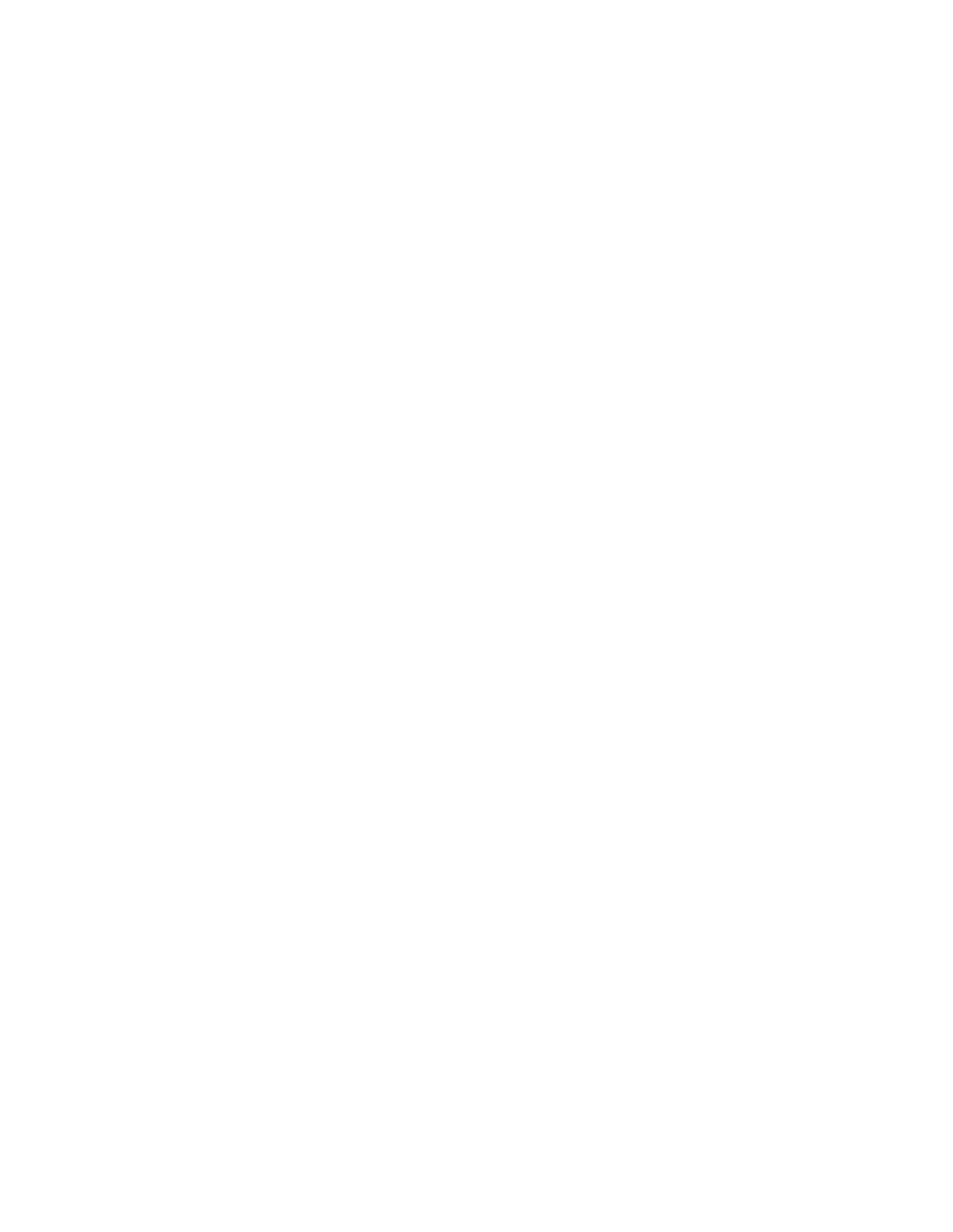### <u>பாதீட்கு உரை</u> –2016

#### 1. Mghamb

- $1.1$  கௌரவ அவைத்தலைவா் அவா்களே, வளா்ச்சியடைந்து வரும் வட மாகாண கல்வி, பண்பாட்டலுவல்கள், விளையாட்டுத்துறை மற்றும் இளைஞர் விவகார துறையின் 2016 ஆம் ஆண்டுக்குரிய மூன்றாவது மாகாண வரவு செலவுத்திட்டத்தினை இவ் வடக்கு மாகாண சபையில் இன்று சமா்ப்பிப்பதனையிட்டு நான் பெருமகிழ்ச்சியடைகின்றேன்.
- $1.2$  வடக்குமாகாணத்தின் கல்வி, பண்பாட்டலுவல்கள், விளையாட்டுத்துறை மற்றும் இளைஞா் விவகார துறை நிா்வாக கட்டமைப்பானது மாகாண கல்வி, பண்பாட்டலுவல்கள், விளையாட்டுத்துறை மற்றும் இளைஞர் விவகார அமைச்சின் நெறிப்படுத்தலின் கீழ் அமைந்துள்ள மாகாண கல்விப் பணிப்பாளர் அலுவலகம், மற்றும் வலயக் கல்வி அலுவலகங்கள், விளையாட்டுத்திணைக்களம், கலாச்சாரப்பிரிவு ஆகியவற்றால் நிர்வகிக்கப்படுகின்றது. மேலும் மாகாண கல்விப் பணிப்பாளர் அலுவலகத்தின் கீழ் வட மாகாணத்தின் ஐந்து மாவட்டங்களிலும் 12 வலயக் கல்வி அலுவலகங்கள் மற்றும் 35 கோட்டக் கல்வி அலுவலகங்கள் ஊடாக அந்தந்த மாவட்டங்களுக்குரிய கல்வித்துறை நெறிப்படுத்தப்படுகின்றது. விளையாட்டுத் திணைக்களம், கலாச்சாரப்பிரிவு ஆகியவற்றின் செயற்பாடுகள் அனைத்தும் ஐந்து மாவட்டங்களிலுமுள்ள மாவட்ட அலுவலகங்களினூடாக நெறிப்படுத்தப்படுகின்றது.
- $1.3$   $1,058,762$  மக்கள் தொகையைக் கொண்ட (தரவுமுலம் : தொகைமதிப்பு புள்ளி விபரத் திணைக்களம்,இலங்கை, 2012) வடக்கு மாகாணத்தின் கல்விச்சேவை வழங்கலானது 995 பாடசாலைகள் மூலமாக 253,564 மாணவா்களுக்கு 15269 ஆசிரியா்கள் 782 அதிபா்கள் 118 கல்வி நிர்வாக சேவை உத்தியோகத்தர்கள் ஆளணியைப் பயன்படுத்தி வழங்கப்படுகின்றது. இதில் 1060 மாகாணப்பாடசாலைகளும் 22 தேசியப்பாடசாலைகளும் 6 தனியாா் பாடசாலைகளும் அடங்குகின்றன. தேசியப்பாடசாலைகள் மத்திய அரசாங்கத்தினாலும் 1060 மாகாணப்பாடசாலைகளும் மாகாண சபைக்குரிய கல்வி அமைச்சினாலும் நிர்வகிக்கப்பட்டு வருகின்றது.
- $1.4$  எமது வடக்கு மாகாணமானது கடந்த 30 வருட கால கொடிய யுத்தத்தினால் பல்வேறு வழிகளிலும் சொல்லொணாத் துயரங்களையும் கடுமையான பாதிப்புக்களையும் எதிர்நோக்கிய மாகாணமாகும்.இக்காலப்பகுதியில் கிளிநொச்சி மற்றும் முல்லைத்தீவு மாவட்டங்களைச் சேர்ந்த அதிகளவான பாடசாலைகள் முற்றாக சேதமடைந்ததுடன் ஏனைய மாவட்டங்களிலுள்ள சில பாடசாலைகளும் முற்றாகவோ அல்லது பகுதியாகவோ சேதமடைந்திருந்தன. எனவே போருக்குப்பின்னரான காலப்பகுதியில் மேற்குறிப்பிடப்பட்ட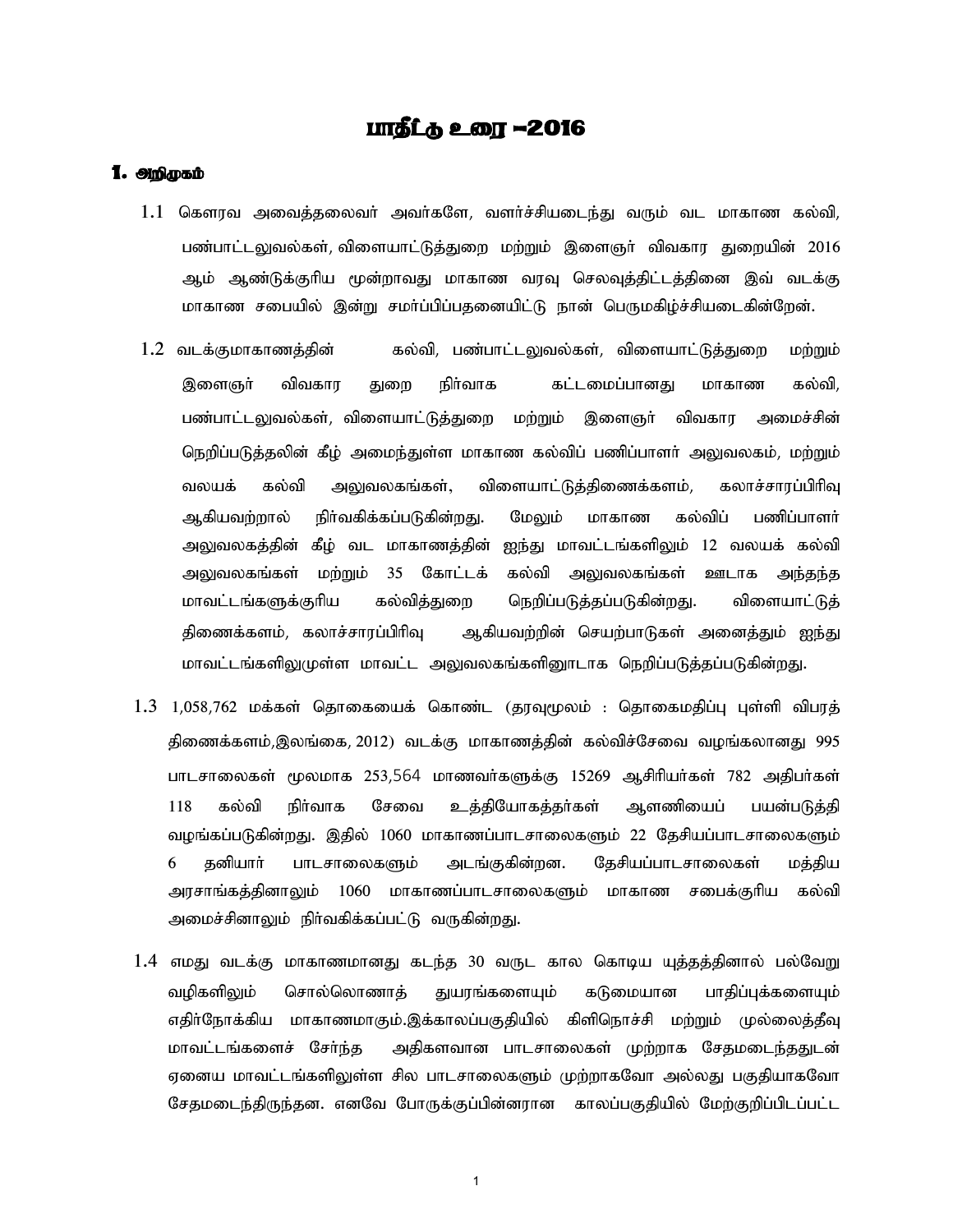பிரதேசங்களில் அடிப்படைக்கல்விக் கட்டமைப்பை மேம்படுத்துவதற்கான தேவைப்பாடு அதிகமாக காணப்பட்டது.வட மாகாணத்துக்குரிய இந்த முதலாவது மாகாண சபை அமைவதற்கு முன்னா் மத்திய கல்வி அமைச்சு,அரச சாா்பற்ற நிறுவனங்கள்,வெளிநாட்டு மூலவளங்கள் மற்றும் மாகாண கல்வி,பண்பாட்டலுவல்கள்,விளையாட்டுத்துறை மற்றும் இளைஞர் விவகார அமைச்சின் உதவியுடன் யுத்தத்தால் சேதமடைந்த பாடசாலைகள் அடிப்படை உட்கட்டுமான வசதிகள் மேம்படுத்தப்பட்டுள்ளன. இருந்தபோதிலும் மேலும் பல பாடசாலைகளில் உட்கட்டுமான வசதிகளை மேம்படுத்த வேண்டிய தேவை இன்னும் உள்ளது என்பதை இங்கு சுட்டிக்காட்ட விரும்புகின்றேன்.

- 1.5 30 வருட கால கொடிய யுத்தத்தினால் எமது மாகாணம் பல்வேறு பாதிப்புக்களை எதிர்நோக்கிய போதும் இக்காலப்பகுதியில் எமது மாகாண மாணவர்கள் க.பொ.த $(\underline{\mathbf{z}}_{-}/\underline{\mathbf{z}}_{0})$ 2014 பாீட்சையில் தேசிய மட்டத்தில் முதலாவதாக வந்துள்ளாா்கள். 2015 ஆண்டு நடைபெற்ற தரம் 5 புலமைப்பரிசில் பரீட்சையில் தேசிய மட்டத்தில் முதல் 50 பாடசாலைகளுக்குள் 6 பாடசாலைகள் வட மாகாணத்தில் வந்துள்ளன என்பதைச் சுட்டிக்காட்ட விரும்புகின்றேன்.
- $1.6$  வட மாகாணத்தில் போருக்குப்பின்னரான கல்வித்துறை அபிவிருத்திக்கான தேவைப்பாடு அதிகரித்துக் காணப்படுகின்றமையானது எமது மாகாணத்தின் கல்வித்துறையை முழுமையான முறையில் கட்டியெழுப்புவதற்கு இன்னும் சவாலாகவே உள்ளது இங்கு காணப்படும் பௌதீக மற்றும் மனிதவள பற்றாக்குறையானது இதற்கான முக்கிய உள்ளது.குறிப்பாக மனிதவள பற்றாக்குறையானது கல்விச் காரணமாக தரமான சேவையை வழங்குவதற்கு முக்கியமான சவாலாக உள்ளது.இவற்றில் பிரதானமாக ஆங்கிலம், தகவல் தொழில்நுட்பம், பொறிமுறை வடமாகாணத்தில் தொழில்நுட்பம் பாடங்களுக்கான ஆசிரியா் பற்றாக்குறை, அதிபா் சேவை உத்தியோகத்தர்கள் பற்றாக்குறை, கல்வி நிர்வாக சேவை உத்தியோகத்தர்கள் பற்றாக்குறை, பொறியியளாளர் மற்றும் தொழில்நுட்ப உத்தியோகத்தா்கள் பற்றாக்குறை உள்ளது.

மேலும் எமது வடக்கு மாகாணமானது எனைய மாகாணங்களைப் போலல்லாது முக்கியமாக கீழ்வரும் இருவகைக் காரணங்களால் விசேட அவதானத்தைப் பெறுகின்றது.

- 1. இயற்கையாகவே ஏனைய மாகாணங்களில் காணப்படும் சவால்களான இயற்கை இடர்களை எதிர்கொள்ளல்
- 2. 2004 ஆம் ஆண்டு ஏற்பட்ட சுனாமி அனர்த்தம் மற்றும் 30 வருட கால கோர யுத்தத்தின் பிடியில் பல்வேறு இன்னல்களை எதிர்நோக்கியமை.

இவற்றின் விளைவாக எமது மாகாணமானது

 $\overline{2}$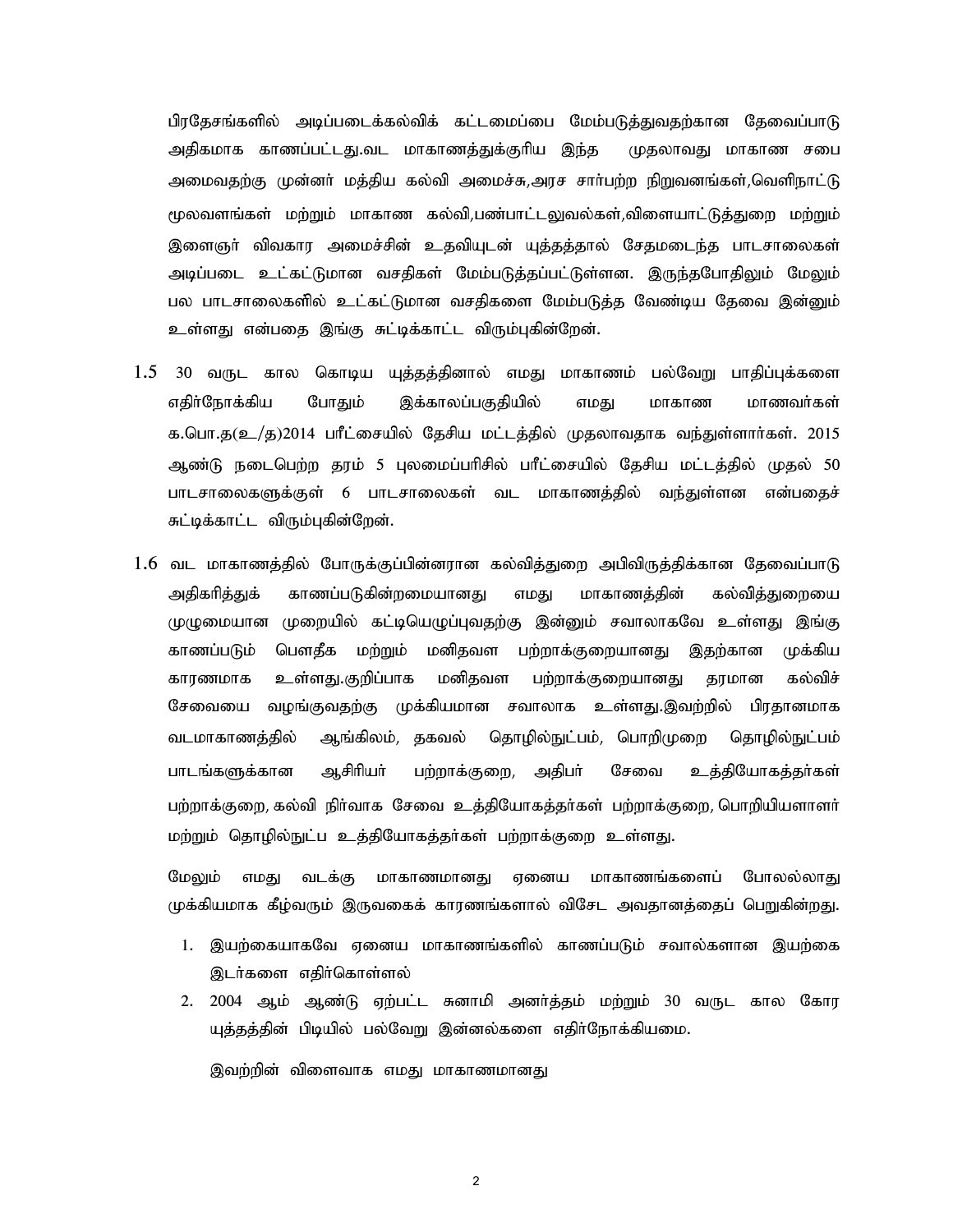- a) 10,000- 20,000 வரையான விசேட தேவையுடையவர்களை கொண்டமைந்துள்ளது.
- b) பெருமளவிலான உளவள மற்றும் சமூகத்தினுடைய துணை தேவைப்படுபவர்களை கொண்டுள்ள மாகாணமாக உள்ளது.
- c) பெருமளவிலான பெற்றோா்கள் மற்றும் உடன்பிறப்புக்களை இழந்த குழந்தைகள் மற்றும் குழந்தைகளை இழந்த பெற்றோர்களை கொண்டமைந்த மாகாணம்.
- $1.7$  எனவே மேற்குறிப்பிடப்பட்ட சவால்களை வெற்றி கொள்வதற்காக 2016 ஆம் ஆண்டுக்குரிய வடமாகாண கல்வித்துறைக்குரிய வரவு செலவுத்திட்டத்தை மிகவும் வினைத்திறமையாக தயாரிக்க வேண்டிய கடப்பாடு கல்வி அமைச்சர் என்ற வகையிலே எனக்கு உள்ளது.இருந்த போதும் 2016 ஆம் ஆண்டுக்கு எமக்கு வழங்கப்பட்ட நிதியானது இச்சவால்களை எதிா் கொள்வதற்கு போதியதாக இல்லாதிருப்பது எமக்கு மாத்திரமன்றி மாகாணத்திலுள்ள அனைவருக்கும் ஏமாற்றத்தை அளிப்பதாகவே உள்ளது.
- $1.8$   $2015$  ஆம் ஆண்டுக்குரிய மீண்டெழும் செலவீனத்துக்குரிய மதிப்பீடு ரூபா 9,133 பில்லிபன்

இவற்றில் 30ஆம் திகதி நவம்பா் மாதம் 2015 வரையான மொத்த மீண்டெழும் செலவீனம் ரூபா 8,272 மில்லியன் ஆகும்.மேலும் 2015ஆம் ஆண்டுக்குரிய மூலதனச்செலவீனத்திற்காக ஒதுக்கப்பட்ட 1404.33 மில்லியன் ரூபாவில் 30ஆம் திகதி நவம்பா் மாதம் 2015 வரையான மொத்த செலவீனம் ரூபா 886.51 மில்லியன் ஆகும். ரூலதனச்செலவீன ஒதுக்கீடானது(மாகாண குறித்தொதுக்கப்பட்ட நிதியில் 278.00 மில்லியன் ரூபாவில் 167.65 மில்லியன் செலவிடப்பட்டுள்ளது, மிகுதி வேலைகள் யாவும் 31.12.2015 இனுள் முடிவுறுத்தப்படும். இதற்குரிய சிட்டைகள் தற்போது பரீசீலிக்கப்படுகின்றன. TSEP வேலைத்திட்டத்தில் 365.00 Mn இல் 236.811 மில்லியன் செலவிடப்பட்டுள்ளது. மிகுதி வேலைகள் யாவும் 31.12.2015 யினுள் செலவு செய்யப்படும். ஏனையவற்றில் மத்திய கல்வி அமைச்சினால் செய்யப்படும் வேலைகளில் 500 மில்லியனில் 356.90 மில்லியனும் வெளிநாட்டு அரச சாா்பற்ற நிறுவனங்களின் நிதியில் 258.66 மில்லியனில் 113.99 மில்லியனும் செலவிடப்பட்டுள்ளது.இவ்வேலைகள் தொடர் வேலைகளாக 2016 ஆண்டில் நிறைவு செய்யப்படும்.

எனவே மொத்தமாக ஒதுக்கப்பட்ட 9,133.00 மில்லியன் ரூபாவில் 8,272.00 மில்லியன் ரூபா 30/11/2015 வரை செலவு செய்யப்பட்டுள்ளது. இது ஒதுக்கீட்டில் 90.57% ஆகும். மிகுதியாகவுள்ள (9,133.00 – 8,272.00) 861.00 மில்லியனில் 1.12.2015 இலிருந்து  $31.12.2015$  க்குள்  $500.00$  மில்லியன் செலவு செய்ய எதிா்பாா்க்கப்படுகின்றது.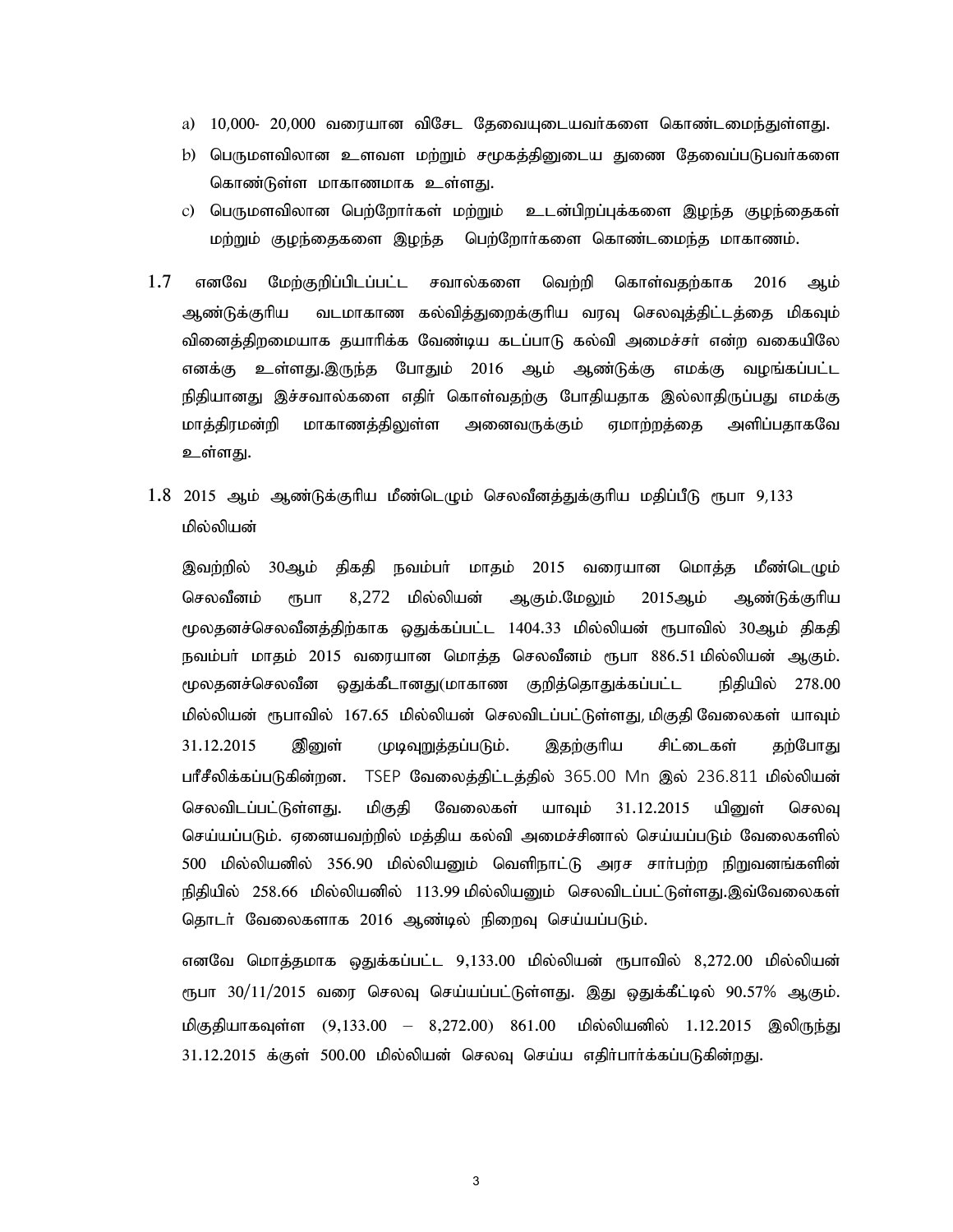## $2.2016$  ஆம் ஆண்டுக்குரிய ஒதுக்கீடுகள்

|  |  | 2.1 கௌரவ அவைத்தலைவர் அவர்களே, 2016 ஆம் ஆண்டு |  |  |  |
|--|--|----------------------------------------------|--|--|--|
|--|--|----------------------------------------------|--|--|--|

|    | 2.1.1 மீண்டெழும் செலவீன ஒதுக்கீடு          | (மில்லியன் ரூபா) |
|----|--------------------------------------------|------------------|
| 1. | கல்வி அமைச்சர் அலுவலகம்                    | 15.279           |
|    | 2. கல்வி அமைச்சு அலுவலகம்                  | 46.850           |
|    | 3. முன்பள்ளி அபிவிருத்திப்பிரிவு           | 118.278          |
|    | 4. முகாமைத்துவ அபிவிருத்தியும் பயிற்சியும் | 12.968           |
|    | 5. கலாச்சாரப்பிரிவு                        | 46.754           |
|    | 6. கல்வி திணைக்களம்                        | 9002.502         |
|    | 7. விளையாட்டுத் திணைக்களம்                 | 55.000           |
|    | மொத்தம்                                    | 9297.631         |

## $2.1.2$  மூலதனச்செலவீன ஒதுக்கீடு (மில்லியன் ரூபா)

|  | 1. பிரமாண அடிப்படையிலான நிதிக்கொடை(CBG)       | 16.500    |
|--|-----------------------------------------------|-----------|
|  | 2. மாகாண குறித்தொதுக்கப்பட்ட நிதிக்கொடை(PSDG) | 1,000.000 |
|  | (இதில் கலாச்சாரப்பிரிவு<br>$-9.00$            |           |
|  | விளையாட்டுத் திணைக்களம்- -22.00               |           |
|  | கல்வி திணைக்களம்<br>-969.00                   |           |
|  | 3. TSEP கல்வி சார் அபிவிருத்தி திட்டம்        | 465.000   |
|  | மொத்தம்                                       | 1481.500  |
|  |                                               |           |

 $2016$  இல் பாதீட்டின் ஊடாக கிடைக்கவுள்ள மொத்த ஒதுக்கீடு  $10779.131$ மில்லியன் ரூபா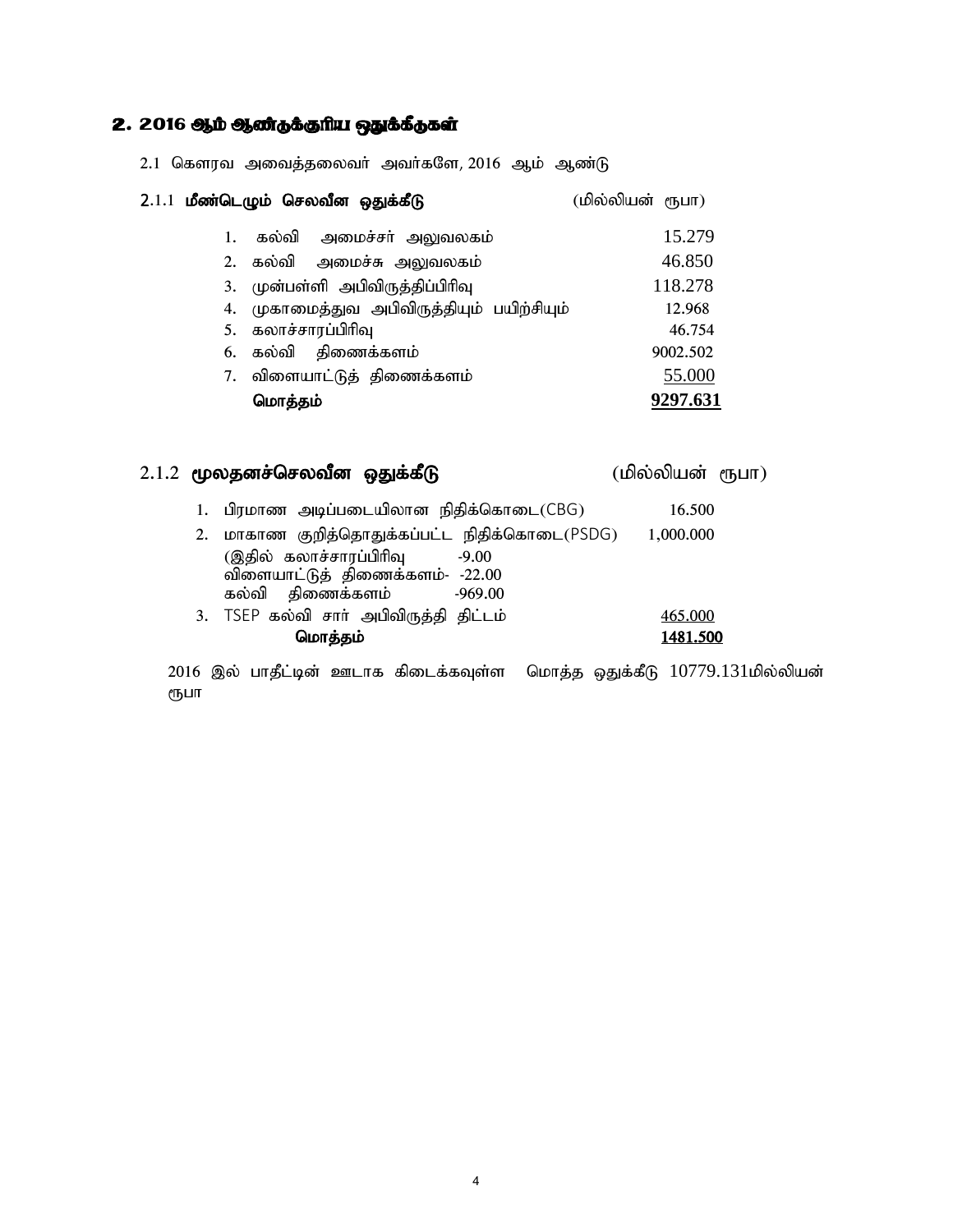# 2016 Budget - Ministry of Education, Cultural Affairs, Sports & Youth Affairs, North

Recurrent

| <b>No</b> | Head/Programme<br>Project | Ministry/Department                                           |                | Personal<br>Approved Cadre russing | <b>ORE</b> | Total   |
|-----------|---------------------------|---------------------------------------------------------------|----------------|------------------------------------|------------|---------|
|           | 440-03-01                 | Minister & his personal staff                                 | 11             | 7.979                              | 7.300      | 15.27   |
|           | 440-03-02                 | Ministry of Education, Cultural Aff<br>Sports & Youth Affairs | 51             | 26.850                             | 20.000     | 46.85   |
| 3         | 440-80-04                 | Early Childhood Development                                   | 2              | 0.950                              | 117.328    | 118.27  |
|           | 440-09-03                 | Management Development & Train<br>(English)                   | 6              | 2.968                              | 10.000     | 12.96   |
| 5         | 440-93-05                 | <b>Cultural Affairs Office</b>                                | 39             | 18.754                             | 28.000     | 46.75   |
| 6         | $441 - 3 - 2$             | Department of Education                                       | 990            | 397.285                            | 73.000     | 470.28  |
|           | 441-80-4                  | Primary Education                                             | 6349           | 2990.000                           | 146.000    | 3136.00 |
|           | 441-87-5                  | Secondary Education                                           | 10610          | 5049.477                           | 320.000    | 5369.4  |
|           | 441-87-6                  | Special Education                                             | $\overline{2}$ | 1.048                              | 7.405      | 8.45    |
|           | 441-87-7                  | Non - formal Education                                        | 6              | 3.652                              | 8.000      | 11.65   |
|           | 441-88-8                  | Education Planning and Research                               |                | 0.635                              | 6.000      | 6.63    |
| 7         | 442-90-4                  | Department of Sports                                          | 58             | 26.250                             | 28.750     | 55.00   |
|           |                           | Total                                                         | 17925          | 8525.848                           | 771.783    | 9297.61 |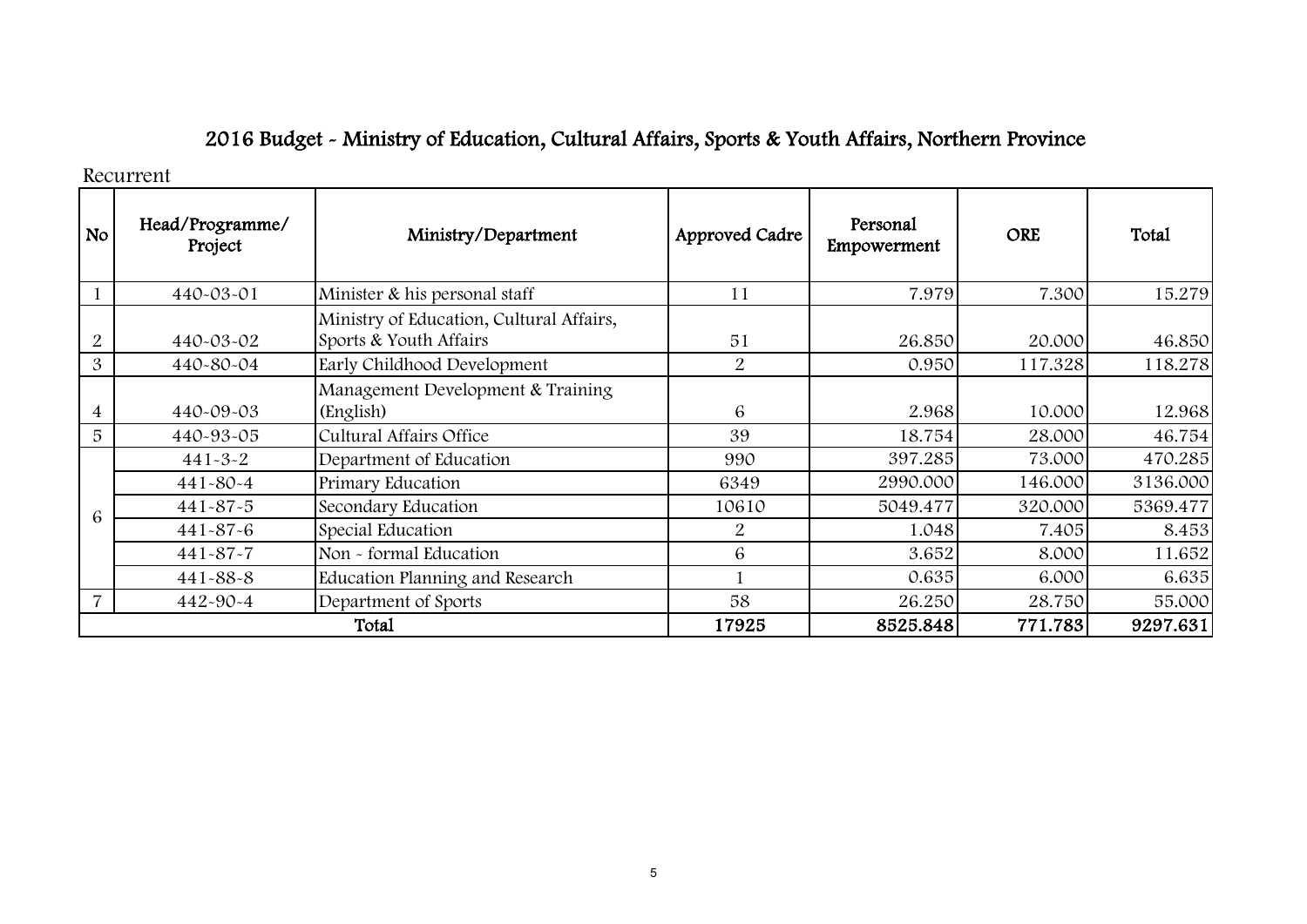#### 3. 2016 ஆம் ஆண்தக்குரிய பிரதான முன்வமாறிவுகள்

- 3.1 கௌரவ அவைத்தலைவர் அவர்களே,வடக்கு மாகாணத்தின் கல்வித் துறையை மேலும் மேம்படுத்தும் நோக்குடன் 2016 ஆம் ஆண்டுக்குரிய வரவு செலவுத்திட்டத்தில் உள்ளடக்கப்படவேண்டிய பிரதான வேலைத்திட்டங்களை நான் இங்கு சமா்ப்பிக்கின்றேன்.
- 3.2 2016 ஆம் ஆண்டு முதல் வட மாகாண மக்களுக்கான கல்விச்சேவை வழங்கலை மேலும் மேம்படுத்தும் பொருட்டு வட மாகாண கல்வித்துறைக்கான 5 வருட தந்திரோபாயத் திட்டமொன்று உருவாக்கப்பட்டுள்ளது. எதிர்காலங்களில் கல்வித்துறையினை மேம்படுத்துவதற்கான நிதிகளை இலகுவாகப் பெற்றுக் கொள்வதற்காக இந்த 5 வருட தந்திரோபாயத் திட்டம் உருவாக்கப்பட்டுள்ளது. இத்திட்டத்தில் கீழ்வரும் தந்திரோபாயங்களுடாக எதிர்காலத்திட்டங்கள் முன்மொழியப்பட்டுள்ளன.அவையாவன
	- 1. மனிதவள அபிவிருத்தி
	- 2. க.பொ.த. $(\underline{\mathfrak{v}}_{-}/\underline{\mathfrak{g}})$  இல் விஞ்ஞானப்பிரில் கற்கும் மாணவர் எண்ணிக்கையை 40% ஆக உயர்த்தல்
	- 3. தரமான தரவு வழங்கலினை மேம்படுத்தல்
	- 4. தரமான கல்வி மாணவர்களுக்கு வழங்கலினை உறுதிப்படுத்தல்
	- 5. மாணவா்களுக்கு கற்றலுக்கு தேவையான உட்கட்டமைப்பு வசதிகளை வழங்கல்
	- 6. பின்தங்கிய இடங்களில் கடமையாற்றும் ஆசிரியர்களுக்கான இருப்பிட வசதிகளை ஏற்படுத்தி கொடுத்தல்
	- 7. விசேட தேவைகளுடைய மாணவர்களுக்கான உபகரணங்களைப்பெற்றுக் கொடுத்தலும் விசேட கல்வித் தேவைகளை நிறைவேற்றலும்
	- 8. அண்மையிலுள்ள பாடசாலை நல்ல பாடசாலை என்ற மத்திய அரசின் கொள்கையை அமுல்படுத்தல்

#### $3.3$  மாகாண குறித்தொதுக்கப்பட்ட நிதிக்கொடை

2016 ஆம் ஆண்டில் இக்கொடையின் கீழ் யாழ்ப்பாண மாவட்டத்திற்கு 377.91 மில்லியன் ரூபாவும் கிளிநொச்சி மாவட்டத்திற்கு 184.11 மில்லியன் ரூபாவும் முல்லைத்தீவு மாவட்டத்திற்கு 116.28 மில்லியன் ரூபாவும் வவுனியா மாவட்டத்திற்கு 164.73 மில்லியன் ரூபாவும் மன்னாா் மாவட்டத்திற்கு 125.97 மில்லியன் ரூபாவும் ஒதுக்கீடு செய்யப்பட்டுள்ளன.இவற்றில் பாடசாலை கட்டடங்கள் பராரமரிப்பு மற்றும் பகுதியாக கட்டப்பட்டவற்றை முழுமைப்படுத்தல்,அடிப்படை மலசலகூட வசதிகளை இல்லாத பாடசாலைகளுக்கு அவ் வசதிகளை வழங்கல்,விஞ்ஞான ஆய்வுகூட வசதிகளை ஏற்படுத்தல், இலத்திரனியல் நூலக (eLibrary) வசதியை ஏற்படுத்தல், பின்தங்கிய இடங்களில் கடமையாற்றும் ஆசிரியா்களுக்கான இருப்பிட வசதிகளை ஏற்படுத்தி கொடுத்தல்,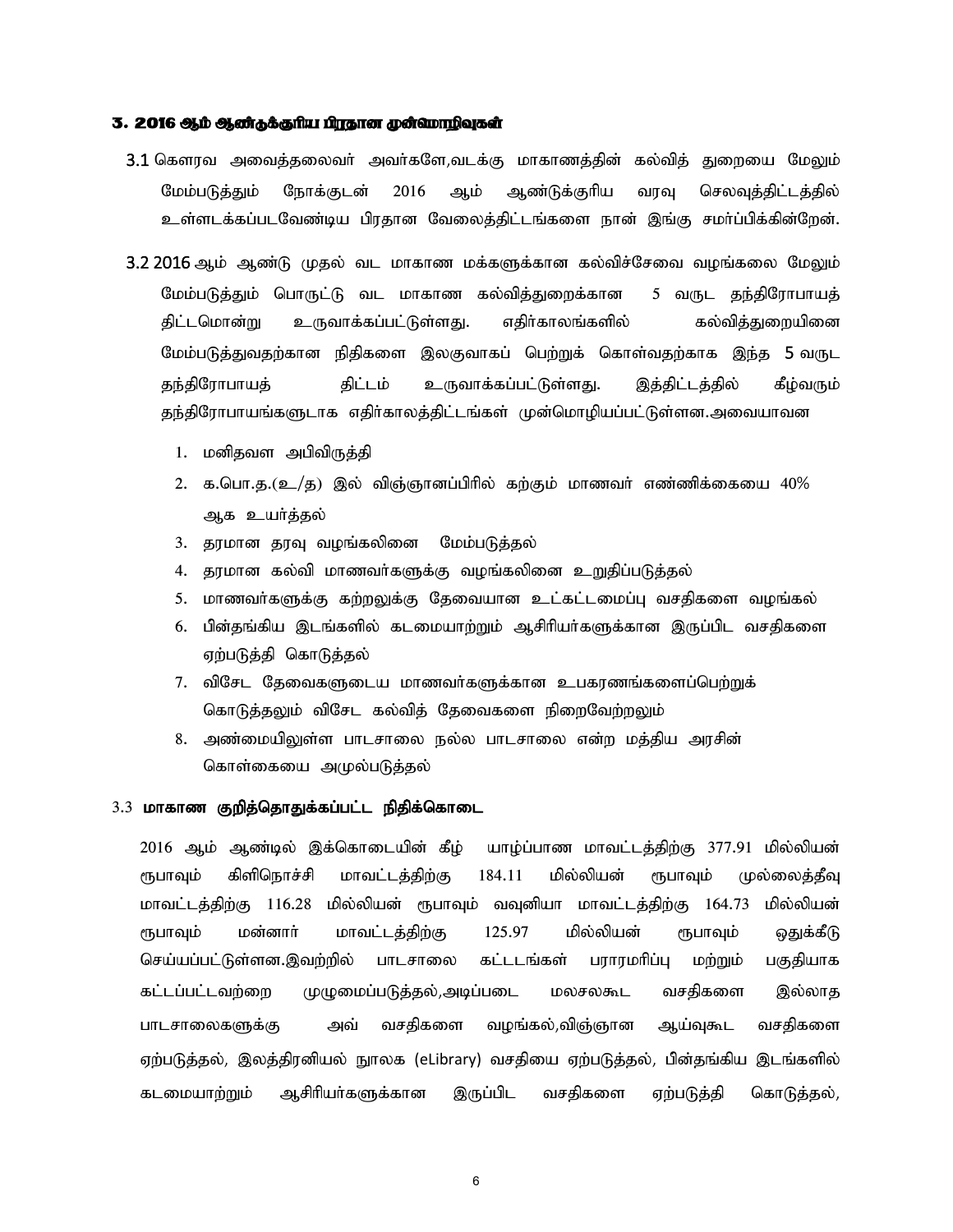முறைசாரக்கல்வி பயிலும் மாணவா்களுக்கான கணணி, தளபாட வசதிகளை வழங்கல், பாடசாலை மாணவர்களுக்கான கதிரை, மேசை கொள்வனவு, பாடசாலை ஆசிரியர்களுக்கான கதிரை, மேசை கொள்வனவு எனும் செயற்பாடுகள் மாகாண குறித்தொதுக்கப்பட்ட நிதிக்கொடையின் கீழ் மேற்கொள்ளப்பட உள்ளன.

#### 3.4 TSEP கல்வி சார் அபிவிருத்தி திட்டம்

இதன் கீழ் 239.30 மில்லியன் ரூபாவிற்கு 42 பாடசாலைகளில் கட்டடங்கள் நிாமாணித்தல், முறைசாரக்கல்வி நிலையம் அமைத்தல் (மடு,துணுக்காய்), விஞ்ஞான ஆய்வுகூட வசதிகளை ஏற்படுத்தல் மேற்கொள்ளப்படவுள்ளது. 105.71 மில்லியன் ரூபாவிற்கு மாகாண கல்வித் திணைக்களம், வலயக் கல்வித் திணைக்களங்களுக்கான அலுவலக உபகரணங்கள் களபாடங்கள் கொள்வனவு செய்யப்படவுள்ளது. 55.16 மில்லியன் ரூபா பாடசாலைகளின் மாணவா் கற்றல் செயற்பாட்டினை மேம்படுத்துவதற்காக வழங்கப்படவுள்ளது. ஆசிரியா்களுக்கான பாட ரீதியிலான கருத்தரங்குகள், தர வட்டங்கள் மேற்கொள்வதற்காக 64.41 மில்லியன் ரூபா ஒதுக்கப்பட்டுள்ளது. 0.70 மில்லியன் ரூபா பாடசாலை மேம்பாட்டுத்திட்டத்துக்காக ஒதுக்கப்பட்டுள்ளது. மனிதவள அபிவிருத்திக்காக 0.62 மில்லியன் ரூபா ஒதுக்கப்பட்டுள்ளது.

#### 3.5 ஏனைய நிதிமூலங்கள்

- 1. 250.00 மில்லியன் ரூபா இந்திய அரச உதவித்திட்டத்தின் கீழ் 5 மாவட்டங்களிலுமுள்ள 26 பாடசாலைகளில் கட்டடங்கள் நிர்மாணித்தல்
- 2. யுனிசெவ் மூலம் 50,000 US டொலா் முன்பள்ளி கல்வி, ஆரம்பக் கல்வி மேம்பாட்டிற்காகவும் ஒதுக்கப்பட்டுள்ளது.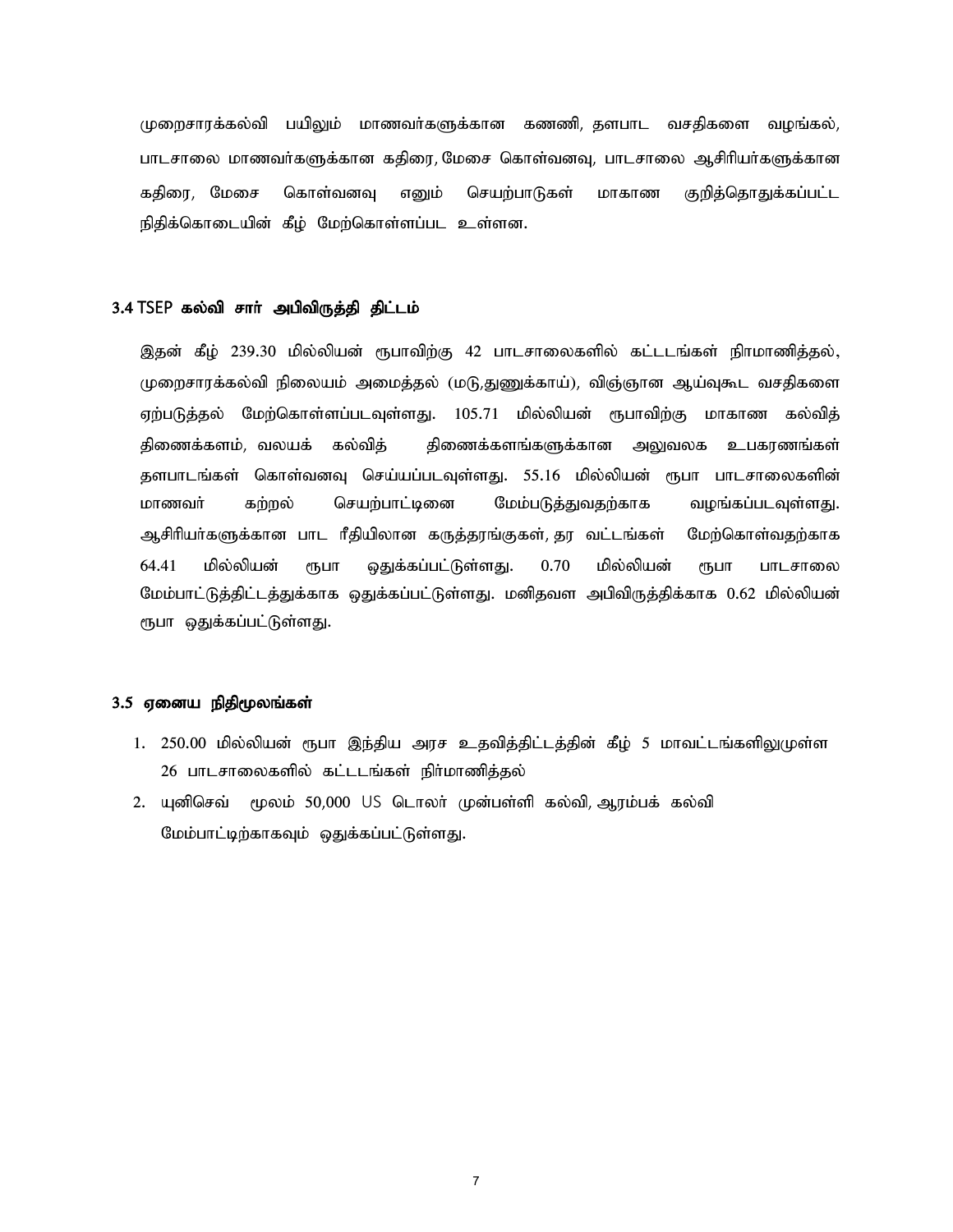#### $4.2016$   $\Phi$  %  $\Phi$  an  $\hbar$  an  $\hbar$  when  $\hbar$  and  $\hbar$  and  $\hbar$  and  $\Phi$  and  $\Phi$  and  $\Phi$  and  $\Phi$  and  $\Phi$  and  $\Phi$  and  $\Phi$  and  $\Phi$  and  $\Phi$  and  $\Phi$  and  $\Phi$  and  $\Phi$  and  $\Phi$  and  $\Phi$  and  $\Phi$  and  $\Phi$  and  $\$

- 1. தூம் 5 பரீட்சையில் தோற்றுகின்ற எல்லா மாணவர்களும் 70 க்கு மேற்பட்ட புள்ளிகளைப் பெறுதல்,
- 2. க.பொ.த.(சா/த) பரீட்சையில் தோற்றுகின்ற எல்லா மாணவர்களும் இரண்டு திறமைச் சித்திகள் உள்ளடங்கலாக ஆகக் குறைந்தது 6 பாடங்களில் சித்தியடைதல்,
- 3. க.பொ.த.(உ/த) தரத்தில் 40% மான மாணவர்கள் விஞ்ஞானப் பிரிவிலும் 20% மானவர்கள் தொழில்நுட்ப பிரிவிலும் 20% மானவர்கள் முகாமைத்துவப் பிரிவிலும் 20% மானவர்கள் கலைப் பிரிவிலும் கற்பதனை உறுதிப்படுத்தல்,
- 4. க.பொ.த.(உ/த) பரீட்சையில் தோற்றுகின்ற எல்லா மாணவர்களும் முதல் தடவையில் (1st sitting) மூன்று பாடங்களிலும் சித்தியடையச் செய்தல்,
- <u>5. அருகிலு</u>ள்ள பாடசாலை சிறந்த பாடசாலை என்ற கொள்கைக் கேற்ப வடமாகாணத்தில் ஒவ்வொரு பிரதேச செயலகர் பிரிவிலும் இவ்விரண்டு கிராமப்புற பாடசாலைகள் வீதம் தெரிவு செய்து அபிவிருத்தி செய்தல்,
- 6. வடமாகாணத்திலுள்ள பாடசாலைகளில் மாணவர்களுக்கு தண்டனை வழங்கும் முறையை இல்லாது ஒழித்தல்,
- 7. வடக்கு மாகாண சமூக உளநல நிலையத்தை வினைத்திறனுடனும் பயனுறுதிமிக்கதுமாக மாற்றுதல்,
- 8. விசேட தேவையுடைய மாணவர்களுக்கு கற்றல் உபகரணங்களை வழங்கி அவர்களின் கல்வி நடவடிக்கைகளை மேப்படுத்த விசேட செயற்றிட்டங்களை அமுல்படுத்தல்,
- 9. khztu; ,iltpyfiyf; Fiwg;gjw;fhd nraw;wpl;lq;fis நடைமுறைப்படுத்தல்.
- 10. பெற்றோர்-பாடசாலை தொடர்புகளை சிறந்த முறையில் பேணல் மற்றும் மாதமொரு முறை பெற்றோர் ஆசிரியர் சந்திப்பை நடத்துதல்
- 11. ஆசிரியர் வலுவூட்டல்- சரியாக இனங் கண்டு பயிற்சிகளை கொடுத்து நேர் மனப்பாங்குடையவர்களை வளர்த்தல்
	- a) நீண்ட கால நிலைத்திருத்தல்
	- b) நிலைத்திருக்க கூடியது.
	- c) நடைமுறை சாத்தியமுடையதாக இருத்தல்
- 12. மாணவர்களது உளப்பாங்கு (Mental Health)
- 13. பாடசாலையுடைய ஏற்றத் தாழ்வுகளை இல்லாது ஒழித்தல். (அண்மையில் உள்ள பாடசாலை சிறந்த பாடசாலை திட்டம் மூலம்)
- 14. பின்தங்கிய பிரதேச பாடசாலைகளுக்கு கணித,விஞ்ஞான மேலதிக நேர வகுப்பு புதிய தொழில் நுட்ப முறையில் வழங்கல்.